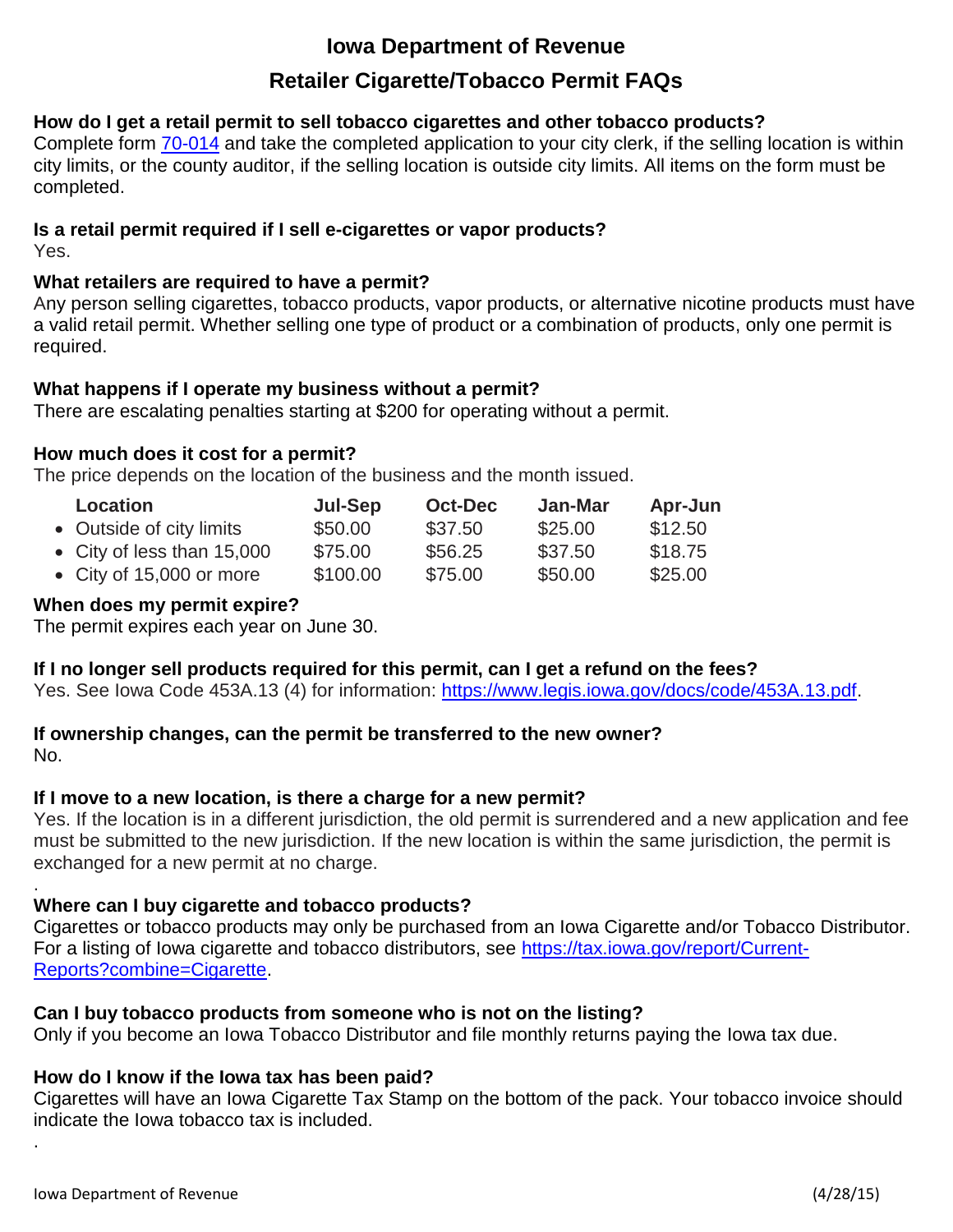# **Do I add the cigarette and tobacco tax to my price for the consumer?**

No. The cigarette and tobacco tax is already added to your cost of the product. However sales tax must be added to the sales price.

### **Is there a minimum price I must charge customers for cigarettes?**

Yes. For a listing of the current minimum price, see Form 71-023 or: [https://tax.iowa.gov/form](https://tax.iowa.gov/form-types/cigarette-and-tobacco-tax?combine=Minimum)[types/cigarette-and-tobacco-tax?combine=Minimum](https://tax.iowa.gov/form-types/cigarette-and-tobacco-tax?combine=Minimum)

### **What happens if I sell cigarettes below the Iowa Legal Minimum Price?**

You can be charged an escalating penalty starting at \$200 for the first offense.

#### **How do I figure my mark up on cigarettes?**

A 4% mark up for the Iowa Distributor and an 8% mark up for the Iowa Retailer is already figured into the minimum price formula and shown on the minimum price listing. You may sell cigarettes at a price that is higher than the minimum.

#### **Can I sell any brand of cigarettes?**

No. Only approved brands can be sold in Iowa. For a listing of the approved products, see: [\(https://tax.iowa.gov/report/Current-Reports\).](https://tax.iowa.gov/report/Current-Reports)

#### **If I have a Hookah Café, is a retail permit required?**

Yes and you must become an Iowa Tobacco Distributor and file monthly returns paying the Iowa tax due, if you are purchasing Shisha Tobacco without Iowa Tax. You must also register and remit Iowa Sales Tax.

#### **Is there an age restriction for my employees who sell cigarettes or tobacco products?** No.

### **Can I sell cigarettes or tobacco products from a vending machine?**

Cigarettes or tobacco products can be sold from a vending machine if no one younger than 18 is present or permitted within the location at any time. If anyone under 18 can be present, the permit type must be changed to over-the-counter sales. In addition, no permit can be issued if other nontobacco products (other than matches) are sold from the same vending machine. The retailer will also need a Cigarette Vendors Permit. This permit is issued from the Iowa Department of Revenue and form [70-015](https://tax.iowa.gov/sites/files/idr/forms1/70-015.pdf) must be completed.

#### **Can I buy or sell cigarettes online?**

No. Cigarette and tobacco sales must be in person to insure the customer is 18 or older.

#### **What happens if I am found to have unstamped cigarettes or untaxed tobacco products?**

The location is subject to seizure of the non-Iowa stamped cigarettes or untaxed tobacco products. Iowa tax and a civil penalty starting at \$200 will be assessed.

#### **Can I sell other retailers cigarettes?**

Yes, as long as you charge the full minimum price and charge the sales tax. The sales tax exemption does not apply for cigarettes. If they want to buy cigarettes without the sales tax, they need to buy them from an Iowa Distributor or Wholesaler.

#### **Can I become an Iowa Cigarette Wholesaler?**

Yes. Form [70-015](https://tax.iowa.gov/sites/files/idr/forms1/70-015.pdf) must be completed annually. If you are a retailer and a wholesaler you must keep your wholesale stock separate from your retail stock.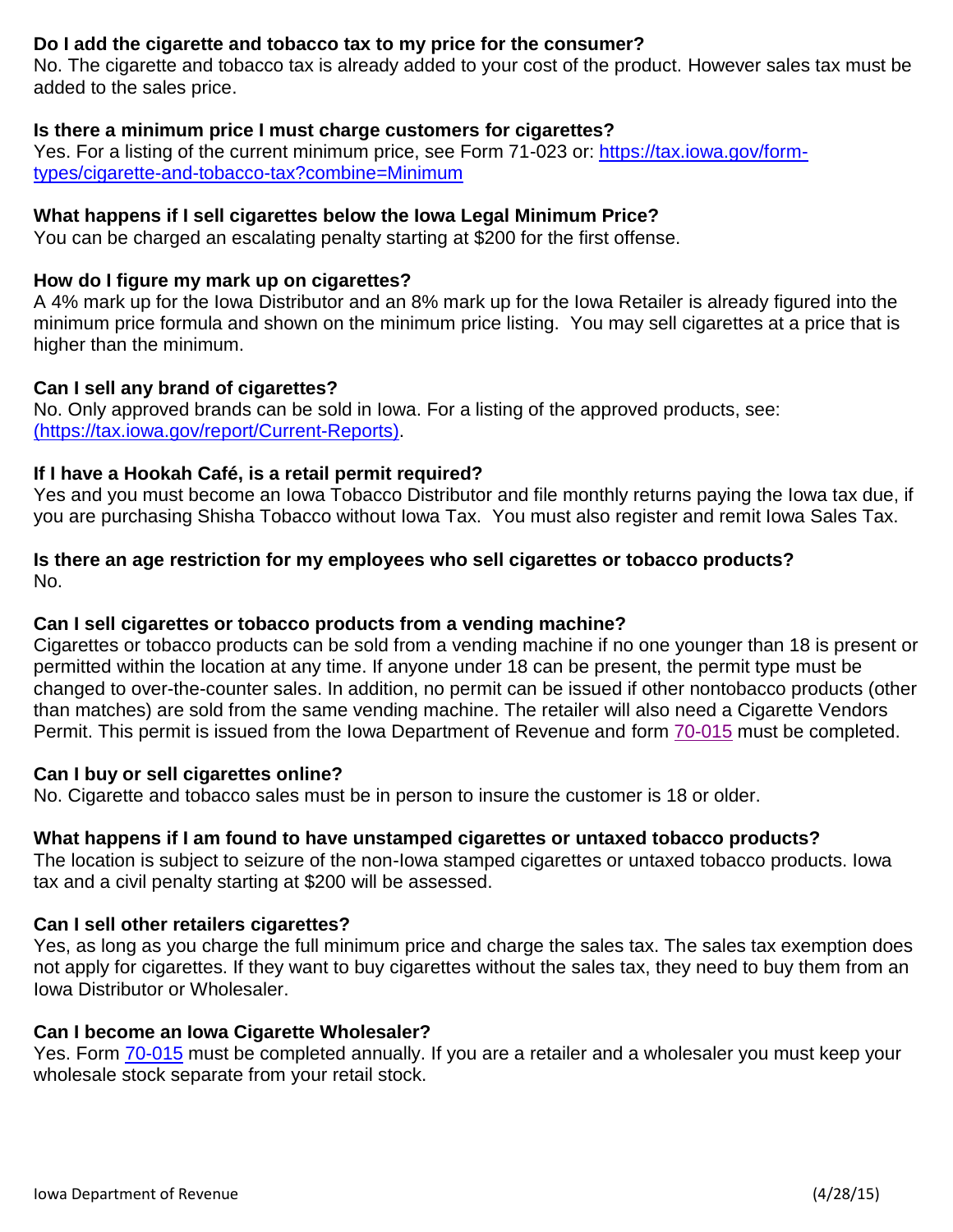## **How can I stay up-to-date on changes to the Iowa Minimum Price List or the Iowa Approved Brands Directory?**

Sign up for eList notifications from our link "Subscribe to eMail News" located at the bottom of the page a[t](https://tax.iowa.gov/) <https://tax.iowa.gov/>

#### **Who can I contact for help and answers to general questions on the permit?**

You can contact the Cigarette and Tobacco section at: [\(IDRCigarette@iowa.gov\)](mailto:IDRCigarette@iowa.gov) or telephone (515) 281-6134.

#### **Who can I contact for help if my retail location sold cigarettes or tobacco products to a minor?**

Start with your city clerk's office or the county auditor's office. You can also contact the Attorney General's Office at (515) 281-8480.

#### **Who do I contact for Federal Tobacco Tax Questions?**

Tobacco Tax Bureau – this is a link to Federal Tobacco Questions and Answers: <http://www.ttb.gov/tobacco/index.shtml>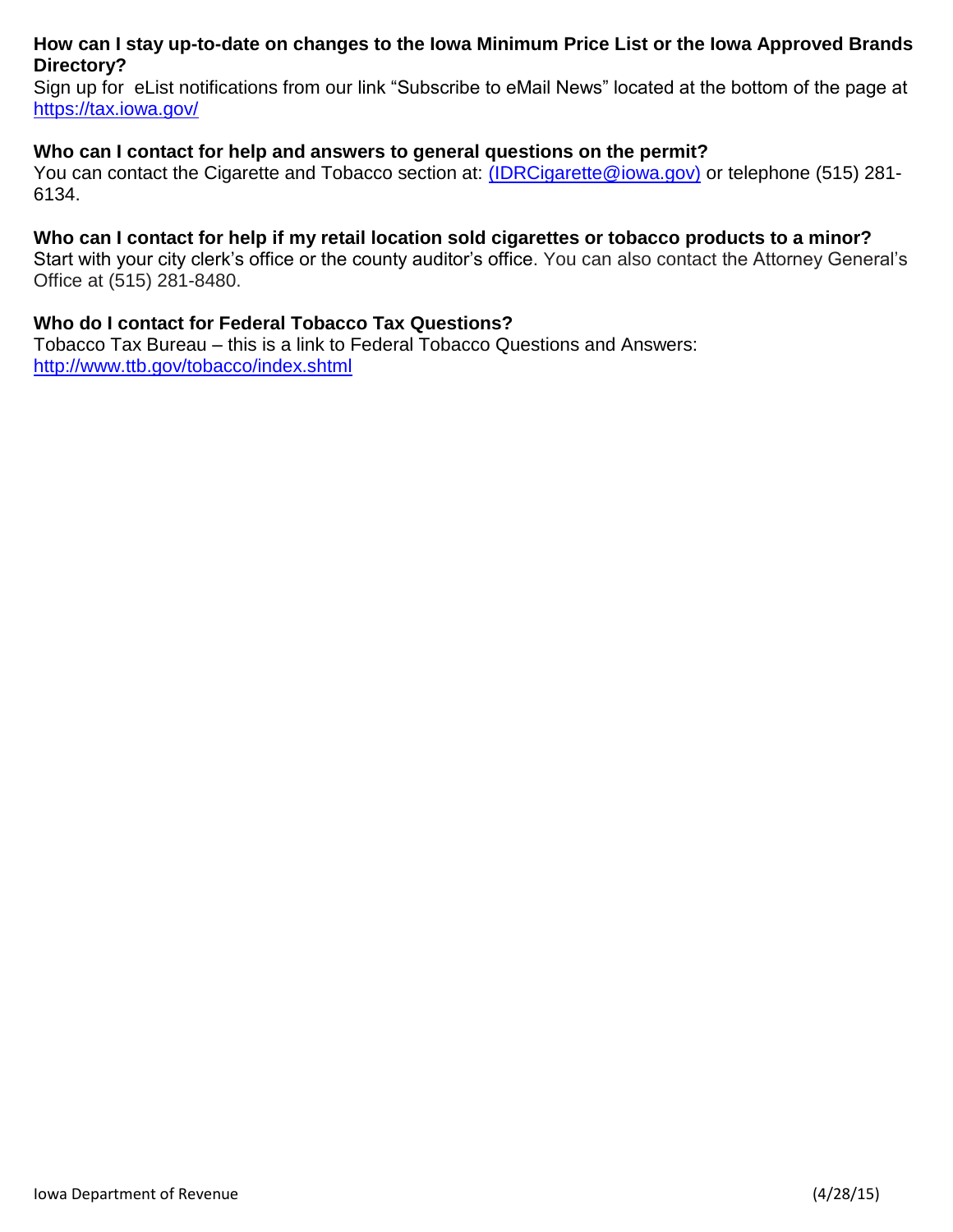# **Iowa Department of Revenue**

# **Retail Cigarette/Tobacco/Nicotine/Vapor Permits FAQs for City Clerks and County Auditors**

## **What retailers are required to have a permit?**

Any person or business selling cigarettes, tobacco products, vapor products, or alternative nicotine products in Iowa must have a valid Iowa retail permit.

## **What should I do if a business is operating without a permit?**

Call the local police non-emergency number to report them. Selling cigarettes, tobacco, alternative nicotine, or vapor products without a permit is a violation of Iowa Code chapter 453A.36.

## **What are my steps for processing the retail applications?**

- Application must be approved by the city council or board of supervisors.
- Ensure all items on the application are completed.
- Location address must be where the retail establishment is located. It cannot be a Post Office Box number.
- Once approved by the city council or board of supervisors, assign a permit number to the application. Each city or county creates the permit number based on their own criteria.
- Complete a Retail Cigarette/Tobacco/Nicotine/Vapor Permit from the information on the application. The file for creating the permit can be found at: [https://tax.iowa.gov/cigarette-and-tobacco-tax](https://tax.iowa.gov/cigarette-and-tobacco-tax-information)[information](https://tax.iowa.gov/cigarette-and-tobacco-tax-information)
- Carefully complete all items in the For Office Use Only section

# **Do I have to send a copy of the permit or application to the state?**

Yes. Send a copy of the completed and approved application to the Iowa Alcoholic Beverages Division (ABD) within 30 days of issuance. ABD does not need a copy of the permit. ABD also needs to be notified of any retailers that did not renew or went out of business.

Email is the preferred method of submission as it allows ABD to confirm receipt. However, you may also fax or mail a copy of the application if you do not have the ability to email.

Email: [iapledge@IowaABD.com](mailto:iapledge@IowaABD.com) Fax: 515-281-7375 Iowa Alcoholic Beverages Division Attn: Tobacco Enforcement 1918 SE Hulzier

Ankeny, IA 50021

If you have questions about the submission of an application, email [iapledge@IowaABD.com](mailto:iapledge@IowaABD.com) or call 866-469-2223, option 3.

If you have questions about the application or permit, email **IDRCigarette@iowa.gov** or call 515-281-6134.

### **What if they want a permit for cigarette vending machines?**

In addition to the steps outline above, you must also mail or fax a copy of all completed applications to:

Iowa Department of Revenue PO Box 10472 Des Moines, IA Fax 515-281-3756 or email [IDRCigarette@iowa.gov](mailto:IDRCigarette@iowa.gov)

### **Do I only have to notify the state of permits that are issues or cancelled during the renewal period?**

No. You need to send a copy of the completed and approved application to ABD within 30 days of issuance regardless of when the permit is issued. Please also notify ABD of any retailers that go out of business/cancel their permit at any point during the year.